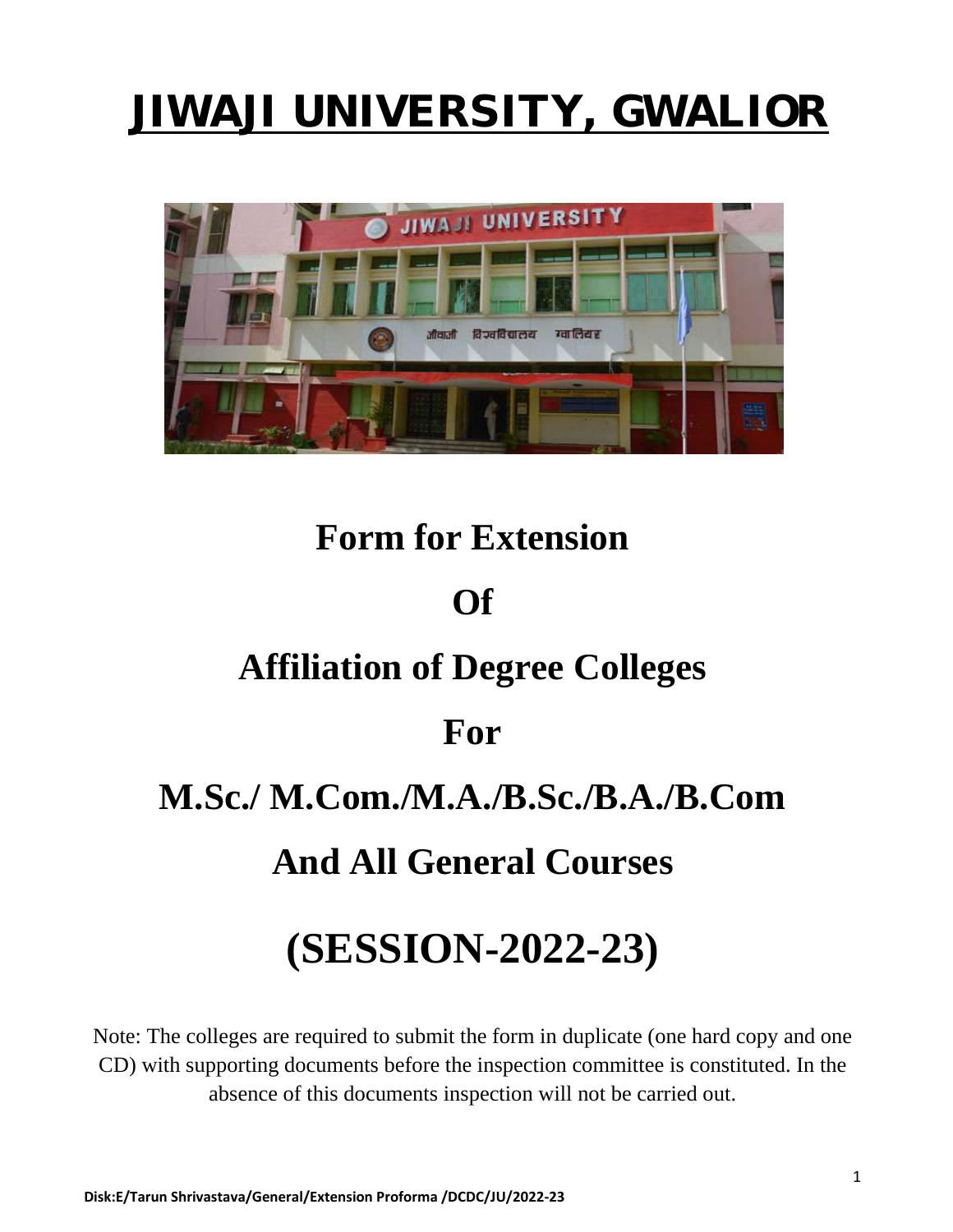| I. GENERAL                                                                                                                                     |                                                                                           |
|------------------------------------------------------------------------------------------------------------------------------------------------|-------------------------------------------------------------------------------------------|
| <b>Name of College</b><br>a)                                                                                                                   |                                                                                           |
| b) Principal Name                                                                                                                              |                                                                                           |
| Phone /Mobile No.<br>$\mathbf{c}$                                                                                                              |                                                                                           |
| <b>College E-mail</b><br>d)                                                                                                                    |                                                                                           |
| Year of<br>e)<br><b>Establishment</b>                                                                                                          |                                                                                           |
| <b>AISHE</b><br>f<br><b>Information</b><br>[Enclose letter]                                                                                    |                                                                                           |
| <b>II. AFFILIATION</b>                                                                                                                         |                                                                                           |
| 1. Nature of affiliation<br>granted by the University                                                                                          |                                                                                           |
| (Temporary/Permanent)<br>Give details.                                                                                                         |                                                                                           |
| [Enclose copy of<br>approval letter]                                                                                                           |                                                                                           |
| 2. State whether approval<br>of Higher Education of<br>M.P. has been obtained.<br>If so, on what date.<br>[Enclose copy of<br>approval letter] |                                                                                           |
| Details of other                                                                                                                               | <b>Course Conducted</b>                                                                   |
| institutions, if any<br>being run by society in                                                                                                | <b>Course of Jiwaji University</b>                                                        |
| the same premises                                                                                                                              | <b>Course of any other University</b>                                                     |
| <b>III. STATUS</b>                                                                                                                             | <b>B.Sc.</b>                                                                              |
| Present Course being run                                                                                                                       | $Group(a)$ - physics, chemistry, maths.<br>Add. Subjects - Electronics, Computer Science. |
| by the college.                                                                                                                                | $Group(b)-Botany, chemistry, zoology.$                                                    |
|                                                                                                                                                | Add. Subjects - Biotech, Microbiology, Food technology.                                   |
|                                                                                                                                                | <b>B.A.</b>                                                                               |
|                                                                                                                                                | B.Com.                                                                                    |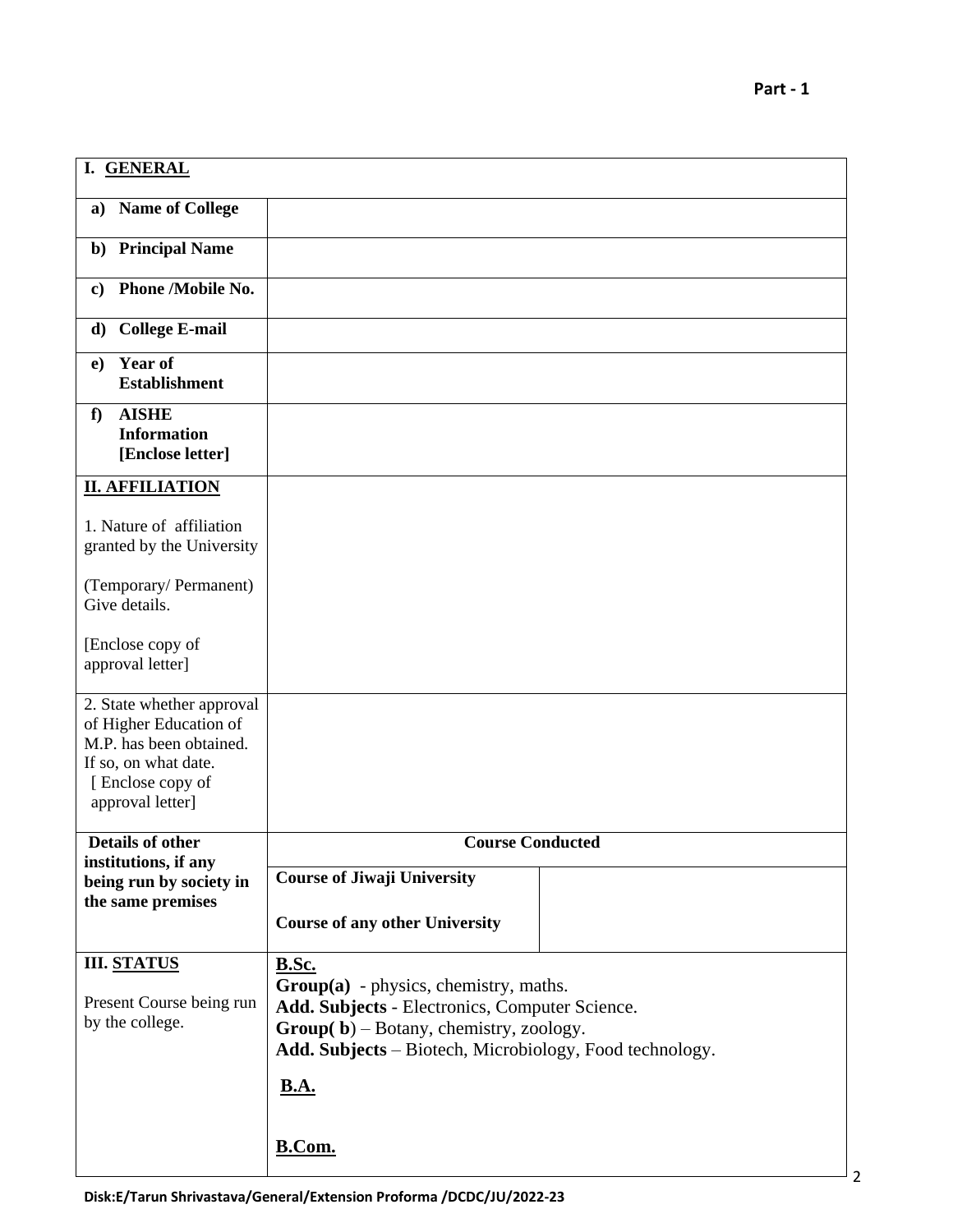| 2. Enclose copy of the<br>previous year Affiliation<br>letter.                                                                                                                                                                                                    |                                                                                                                                                                                                                                                                                                                                                                                                                                                                                                                                                                                                         |                                                          |                                                                         |
|-------------------------------------------------------------------------------------------------------------------------------------------------------------------------------------------------------------------------------------------------------------------|---------------------------------------------------------------------------------------------------------------------------------------------------------------------------------------------------------------------------------------------------------------------------------------------------------------------------------------------------------------------------------------------------------------------------------------------------------------------------------------------------------------------------------------------------------------------------------------------------------|----------------------------------------------------------|-------------------------------------------------------------------------|
| <b>IV. TEACHING</b><br><b>STAFF</b>                                                                                                                                                                                                                               | <b>As Per University Norms</b><br><b>Statute 27</b>                                                                                                                                                                                                                                                                                                                                                                                                                                                                                                                                                     | <b>Present Staff</b><br>(To be filled by the<br>college) | <b>Shortfall</b><br>(To be filled<br>by the<br>inspection<br>committee) |
| a) Total number of<br>teachers including the<br>principal, if any, (Full<br>time) with their<br>qualification,<br>experience, pay scales<br>and the Preset pay.<br><b>Note:- fill enclosed</b><br>proforma Annexure-<br>I and Annexure -II<br>for teaching staff. | Principal - 01<br>B.Sc./ B.com/B.A. (per 60 students)<br><b>Asst. Prof.</b> – one teacher in each<br>subject, per year.<br>Example:- Physics, Chemistry, Math<br>(one teacher in physics, one teacher in<br>Chemistry, one teacher in maths.<br>For total 3 years course requirement in<br>3- Asst. Prof. Chemistry, 3- Asst. Prof.<br>for physics and 3-Asst. Prof. Maths.<br>Same requirement for B.A. and<br>B.Com.<br>Botany -03, Zoology -03, Math-03,<br>Physics -03.<br>$M.A. - 02$<br>M.Sc./ M.Com/M.A<br>Chemistry -03, Biotech -03,<br>Microbiology-03, Biochemistry -03,<br>Others (Specify) |                                                          |                                                                         |
|                                                                                                                                                                                                                                                                   |                                                                                                                                                                                                                                                                                                                                                                                                                                                                                                                                                                                                         |                                                          |                                                                         |
| b) Present teacher student<br>ratio                                                                                                                                                                                                                               | Post Graduate:<br>Graduate:                                                                                                                                                                                                                                                                                                                                                                                                                                                                                                                                                                             |                                                          |                                                                         |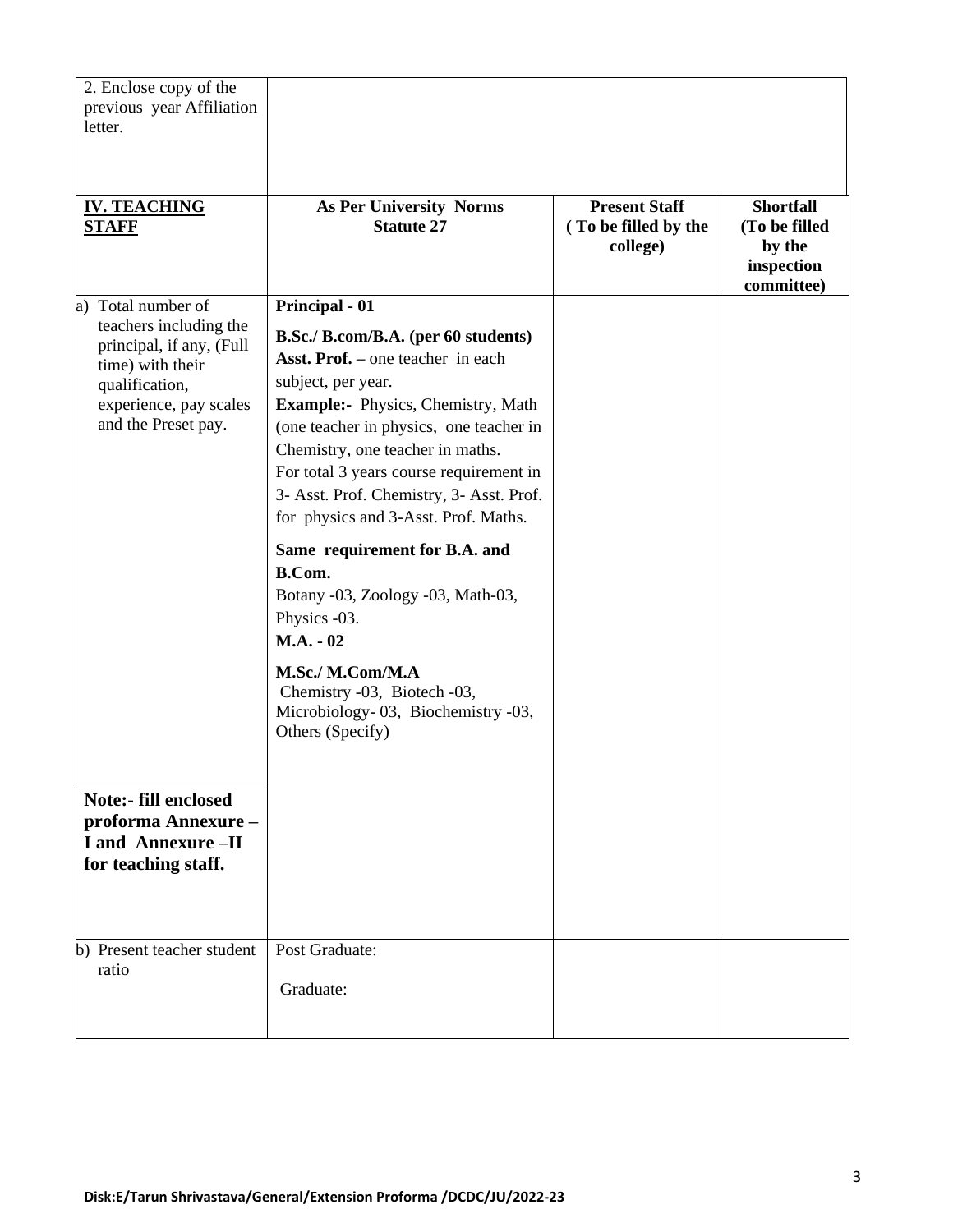| Whether any dearth or<br>$\circ$ )<br>difficulty experienced<br>in recruiting qualified<br>teachers. State the<br>exact nature of<br>difficulties. |                      |                                      |                                                           |                                                                  |
|----------------------------------------------------------------------------------------------------------------------------------------------------|----------------------|--------------------------------------|-----------------------------------------------------------|------------------------------------------------------------------|
| V. LIBRARY<br>(a) Total umber of<br>books in the library with<br>a list of Books Classified<br>subject wise.                                       |                      |                                      |                                                           |                                                                  |
| (b) Details of additions<br>during the year with<br>number of books<br>classified subject wise                                                     |                      |                                      |                                                           |                                                                  |
| (c) Details of Journals<br>per subject.                                                                                                            |                      |                                      |                                                           |                                                                  |
| <b>VI. Building</b>                                                                                                                                |                      | As per university Norms              | <b>Present Status</b><br>(To be filled by the<br>college) | <b>Shortfall</b><br>(To be filled<br>by inspection<br>committee) |
| 1. Does college has its<br>own building if yes<br>attach map                                                                                       | Commencement         | Completed building within 5 Years of |                                                           |                                                                  |
| 2. No of classrooms<br>and their size                                                                                                              | Class Room<br>Number | Area per class<br>Rooms              |                                                           |                                                                  |
| B.A.                                                                                                                                               | Three                | 20'x40'                              |                                                           |                                                                  |
| B.Sc.                                                                                                                                              |                      |                                      |                                                           |                                                                  |
|                                                                                                                                                    | Three                | 20'x40'                              |                                                           |                                                                  |
| B.Com.                                                                                                                                             | Three                | 20'x40'                              |                                                           |                                                                  |
| M.A.                                                                                                                                               | Two                  | $15'$ x25'                           |                                                           |                                                                  |
| M.Sc.                                                                                                                                              | Two                  | $15'$ x25'                           |                                                           |                                                                  |
| M.Com.<br>P.G.D.C.A.                                                                                                                               | Two<br>One room      | $15'$ x25'<br>20'x40'                |                                                           |                                                                  |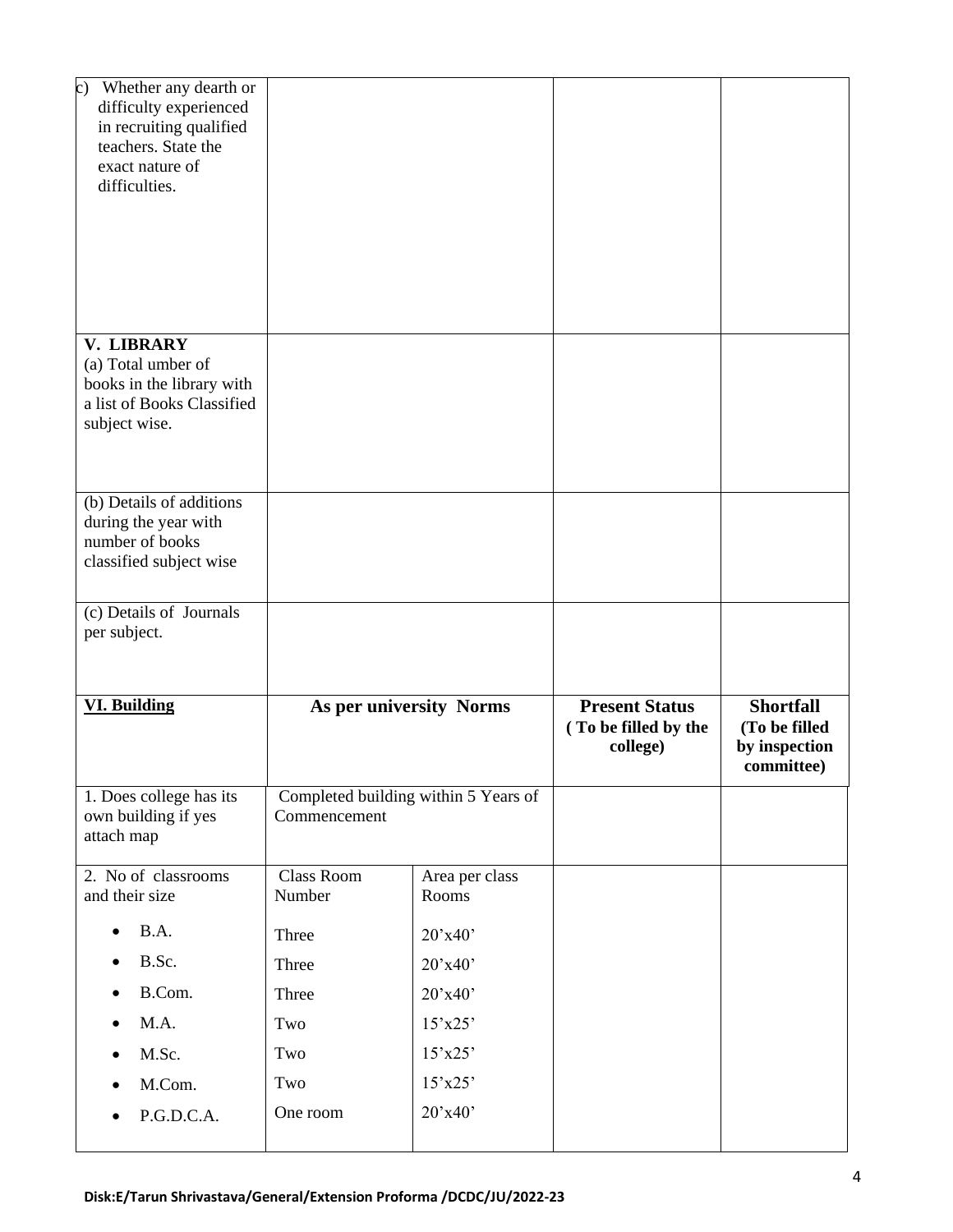| 3 Library Hall and<br>reading room size for                      | 1000 Sq.ft.                                          |                                           |                                    |                            |                               |  |
|------------------------------------------------------------------|------------------------------------------------------|-------------------------------------------|------------------------------------|----------------------------|-------------------------------|--|
| staging books and<br>reading room facility                       | Reading Room facilities for 20%<br>students enrolled |                                           |                                    |                            |                               |  |
| Note:- Provide approved map showing class room and laboratories. |                                                      |                                           |                                    |                            |                               |  |
| 4. Laboratories<br>20x40 sq. ft.                                 | Graduation<br>No. of Labs./60                        | <b>Post Graduation</b><br>No. of Labs./30 | <b>Present Status</b><br>With Area | Shortfall<br>(To be filled |                               |  |
| (for one Lab.)                                                   | students                                             | students                                  | Gradu<br>ation                     | Post<br>Graduation         | by the<br>inspection<br>team) |  |
| i. Chemistry                                                     | 01                                                   | 02                                        |                                    |                            |                               |  |
| ii. Botany                                                       | 01                                                   | 02                                        |                                    |                            |                               |  |
| iii. Zoology                                                     | 01                                                   | 02                                        |                                    |                            |                               |  |
| iv. Bio. chem.                                                   | 01                                                   | 02                                        |                                    |                            |                               |  |
| v. Microbiology                                                  | 01                                                   | 02                                        |                                    |                            |                               |  |
| vi. Biotech                                                      | 01                                                   | 02                                        |                                    |                            |                               |  |
| vii. Physics                                                     | 01                                                   | 02                                        |                                    |                            |                               |  |
| viii. P.G.D.C.A.<br>30X20 sq. ft.<br>For 60 Students             | 01                                                   |                                           |                                    |                            |                               |  |
| Others (Specify)                                                 |                                                      |                                           |                                    |                            |                               |  |
| Principal's Room<br>5.                                           |                                                      | 01                                        |                                    |                            |                               |  |
| 6. Office                                                        |                                                      | 01                                        |                                    |                            |                               |  |
| 7. Staff Common Room                                             |                                                      | 01                                        |                                    |                            |                               |  |
| 8. Girls Common Room                                             |                                                      | 01                                        |                                    |                            |                               |  |
| 9. Boys Common Room                                              |                                                      | 01                                        |                                    |                            |                               |  |
| 10. Boys Hostel                                                  |                                                      |                                           |                                    |                            |                               |  |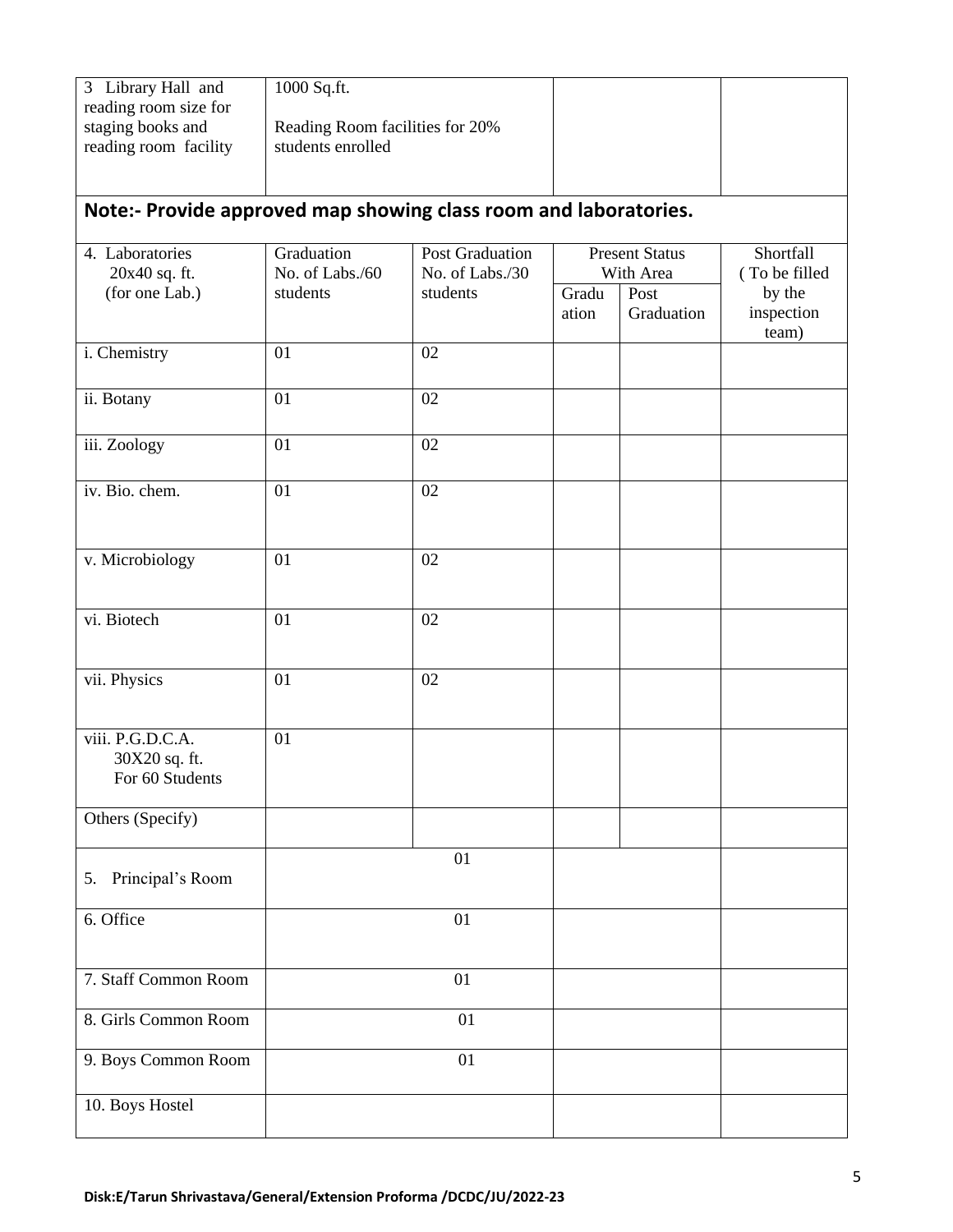| 11- Girls Hostel                                                       |  |  |
|------------------------------------------------------------------------|--|--|
| 12. Principal Quarter                                                  |  |  |
| 13. Staff Quarter                                                      |  |  |
| 14. Sports/NSS & NCC<br>Room                                           |  |  |
| 14. Playground                                                         |  |  |
| 15. Drinking water<br>facility, Parking and<br><b>Separate Toilets</b> |  |  |

#### **VII. DECLARATION**

The statements in this from are truly and responsibly made with awareness that any statement found untrue, suppression any or suggestion false will render the approval of affiliation to the department /college liable to be cancelled by the Jiwaji University.

 (Signature) Date: Principal of the college

Place: (college seal)

**Note:- Incomplete Performa's are liable to be rejected. Observation of the Inspection Committee:-**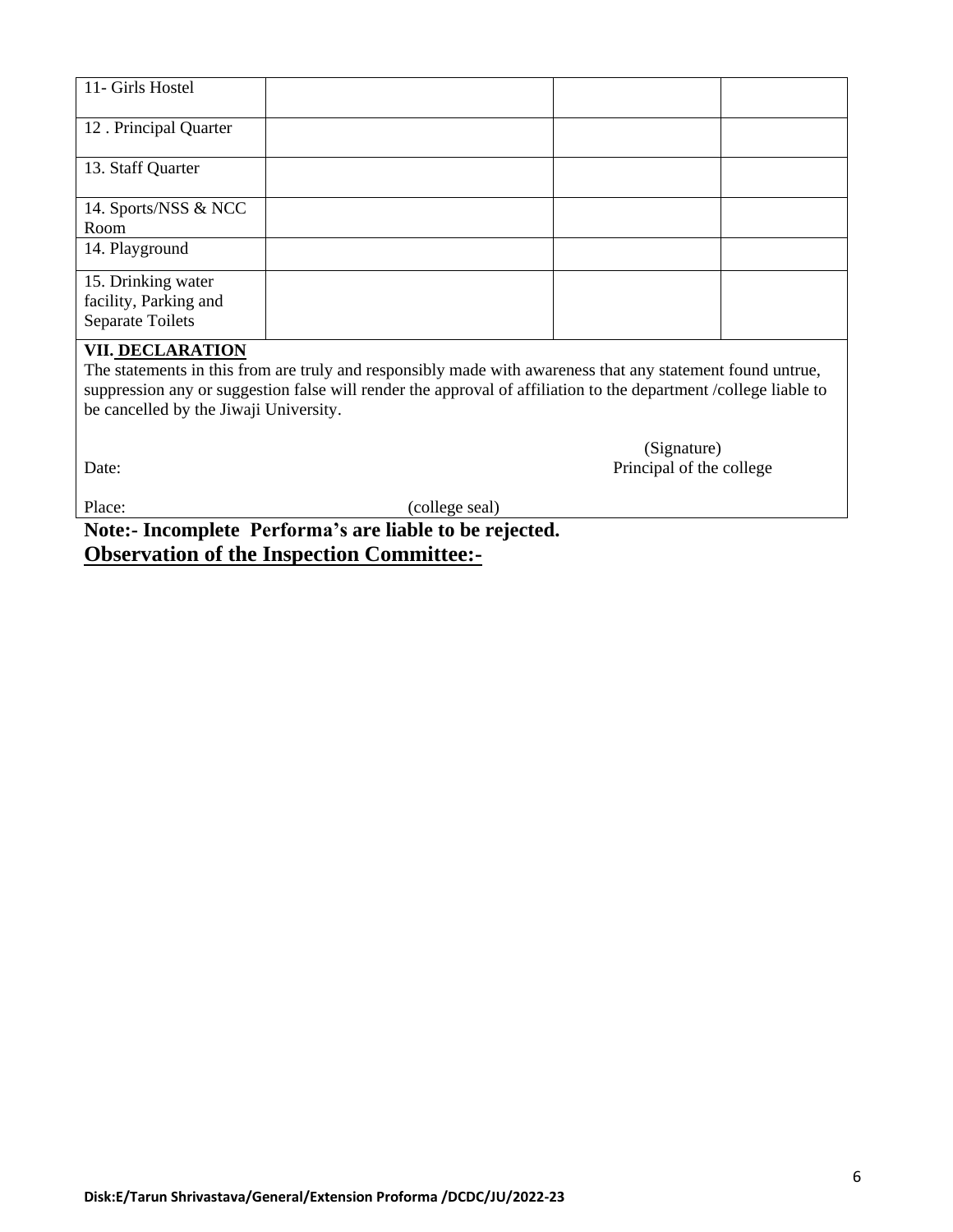**Annexure - 1**

#### महाविद्यालय का नाम..............................

परिनियम 28/17 के अन्तर्गत कार्यरत शिक्षक (सत्र 2022-23) हेतु

| स. | शिक्षक | पद  | जन्म   | बैंक   | कक्षा | स्नातक | स्नातकोत्तर | नेट | पी.  | अनुभव | फोटो<br>रंगीन | हस्ताक्षर |
|----|--------|-----|--------|--------|-------|--------|-------------|-----|------|-------|---------------|-----------|
| क. | का     | का  | दिनांक | खाता   | 12    | 50%    | 55%         |     | एचडी |       |               |           |
|    | नाम    | नाम |        | कुमांक | 50    |        |             |     |      |       |               |           |
|    |        |     |        |        | %     |        |             |     |      |       |               |           |
|    |        |     |        |        |       |        |             |     |      |       |               |           |
|    |        |     |        |        |       |        |             |     |      |       |               |           |
|    |        |     |        |        |       |        |             |     |      |       |               |           |
|    |        |     |        |        |       |        |             |     |      |       |               |           |
|    |        |     |        |        |       |        |             |     |      |       |               |           |
|    |        |     |        |        |       |        |             |     |      |       |               |           |
|    |        |     |        |        |       |        |             |     |      |       |               |           |
|    |        |     |        |        |       |        |             |     |      |       |               |           |
|    |        |     |        |        |       |        |             |     |      |       |               |           |

नोटः– तालिका के साथ 28/17 की चयन समिति की अनुशंसा (एन.सी.टी.ई./यू.जी.सी. नियमानुसार) संलग्न करे उक्त जानकारी पूर्ण न होने की दशा में होने वाली असुविधा के लिये महाविद्यालय स्वयं जिम्मेदार होर्गे।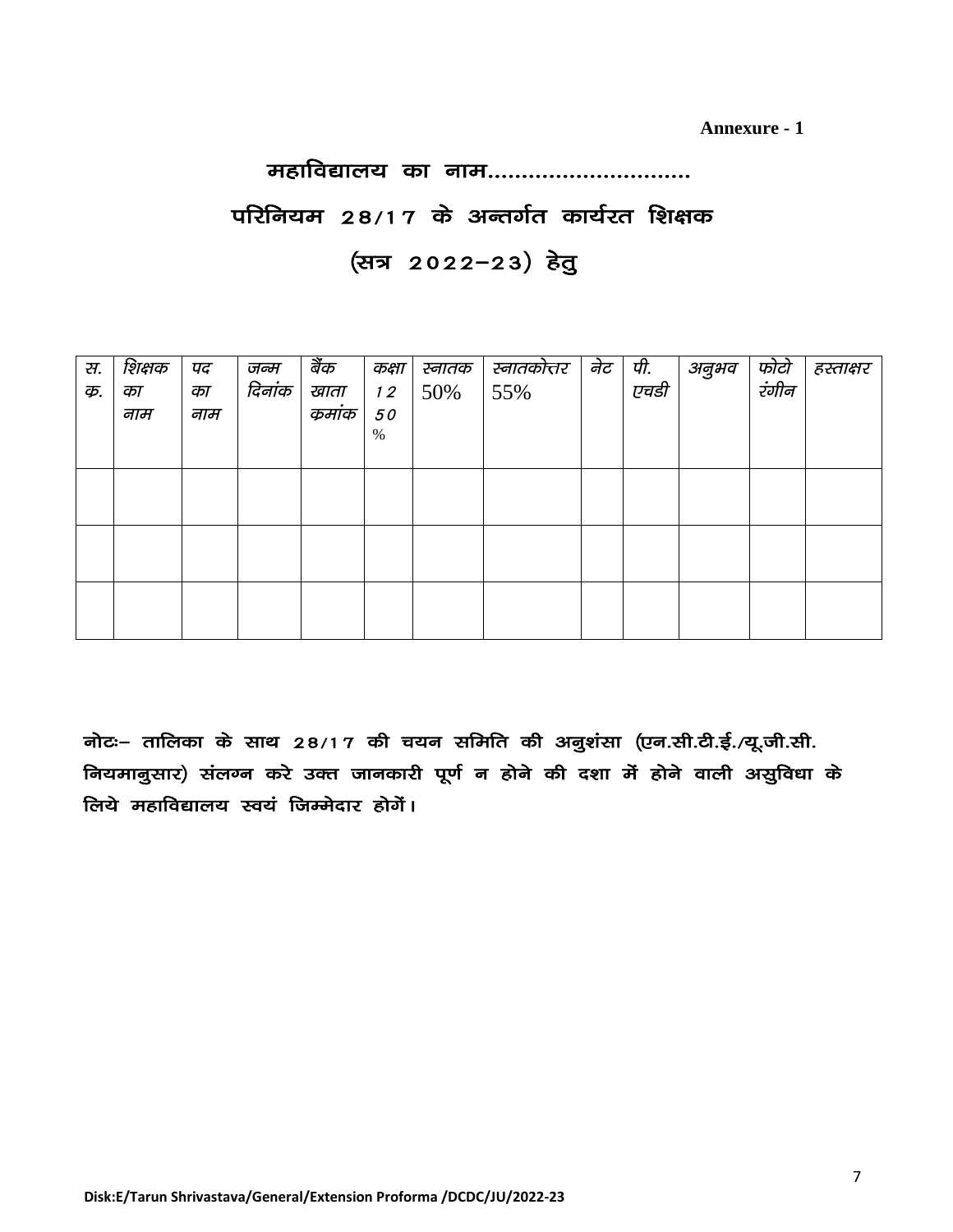### महाविद्यालय का नाम..............................

### महाविद्यालय प्रबंधन समिति द्वारा कार्यरत शिक्षक

### (सत्र 2022-23) हेतु

| स.<br>क्र. | शिक्षक<br>का<br>नाम | पद<br>का<br>नाम | जन्म<br>दिनांक | बैंक<br>खाता<br>कुमांक | कक्षा<br>12<br>50<br>% | स्नातक<br>50% | स्नातकोत्तर<br>55% | नेट | पी.<br>एचडी | अनुभव | फोटो<br>रंगीन | हस्ताक्षर |
|------------|---------------------|-----------------|----------------|------------------------|------------------------|---------------|--------------------|-----|-------------|-------|---------------|-----------|
|            |                     |                 |                |                        |                        |               |                    |     |             |       |               |           |
|            |                     |                 |                |                        |                        |               |                    |     |             |       |               |           |
|            |                     |                 |                |                        |                        |               |                    |     |             |       |               |           |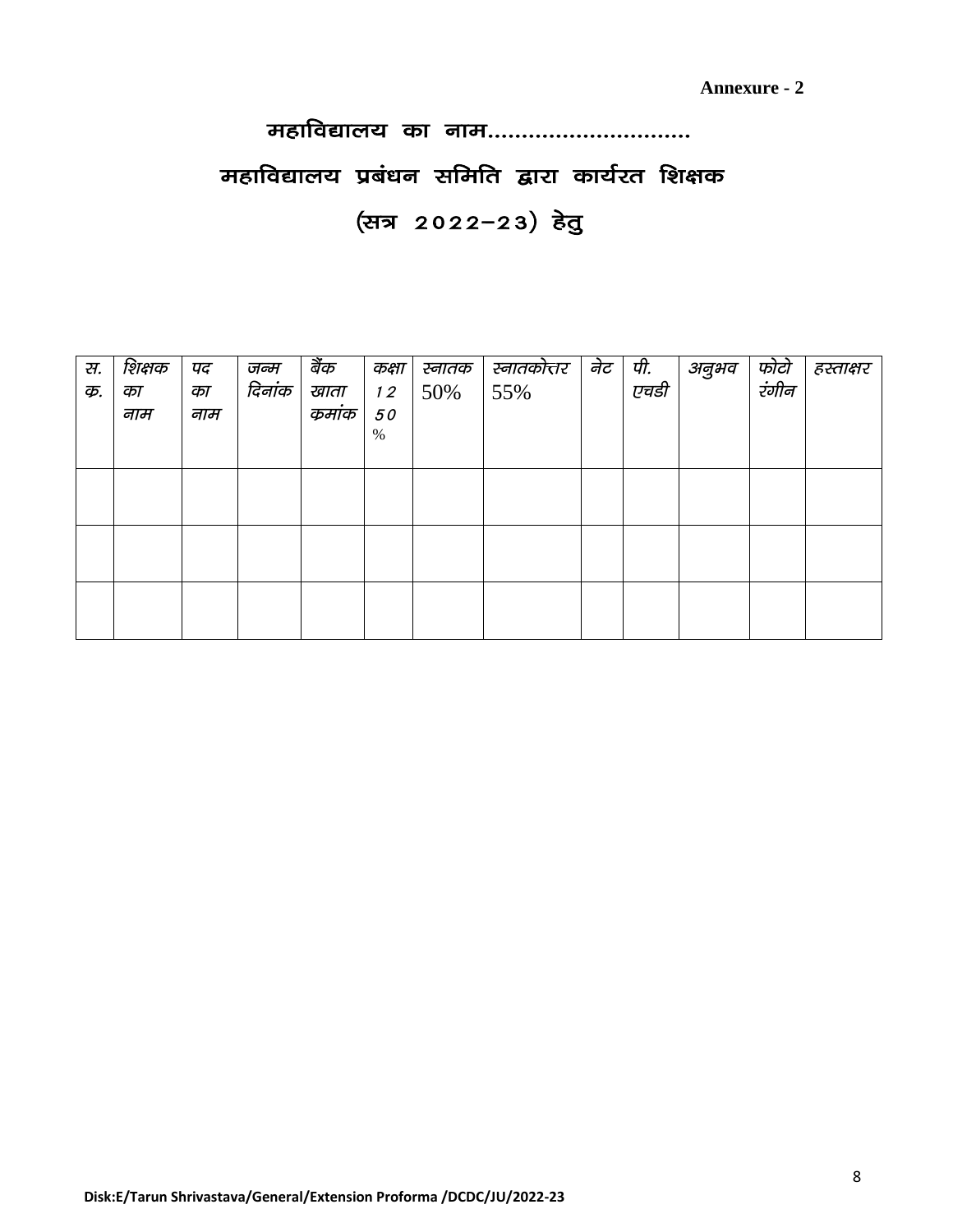### जीवाजी विश्वविद्यालय, ग्वालियर



### वार्षिक प्रतिवेदन का प्रारूप

(1 जुलाई 2019 से 30 जून 2020 तक)

| महाविद्यालय का स्तर :-                           | स्नातक :– | स्नातकोत्तरः– |
|--------------------------------------------------|-----------|---------------|
| महाविद्यालय का प्रकारः–                          | शासकीयः–  | अशासकीयः–     |
|                                                  |           |               |
|                                                  |           |               |
|                                                  |           |               |
|                                                  |           |               |
| नाम, पदनाम, टेलीफोन न0/मोबाईल न0 सम्पर्क व्यक्ति |           |               |
|                                                  |           |               |
|                                                  |           |               |
|                                                  |           |               |
|                                                  |           |               |
|                                                  |           |               |
|                                                  |           |               |
|                                                  |           |               |
|                                                  |           |               |

नोटः– यदि संबंधित महाविद्यालय द्वारा निर्धारित समयावधि में प्रतिवेदन संबंधी जानकारी उपलब्ध नहीं कराई जाती है तो शासन को अवगत कराया जावेगा तथा उन महाविद्यालय की सम्बद्धता समाप्त करने की कार्यवाही की जावेगी।